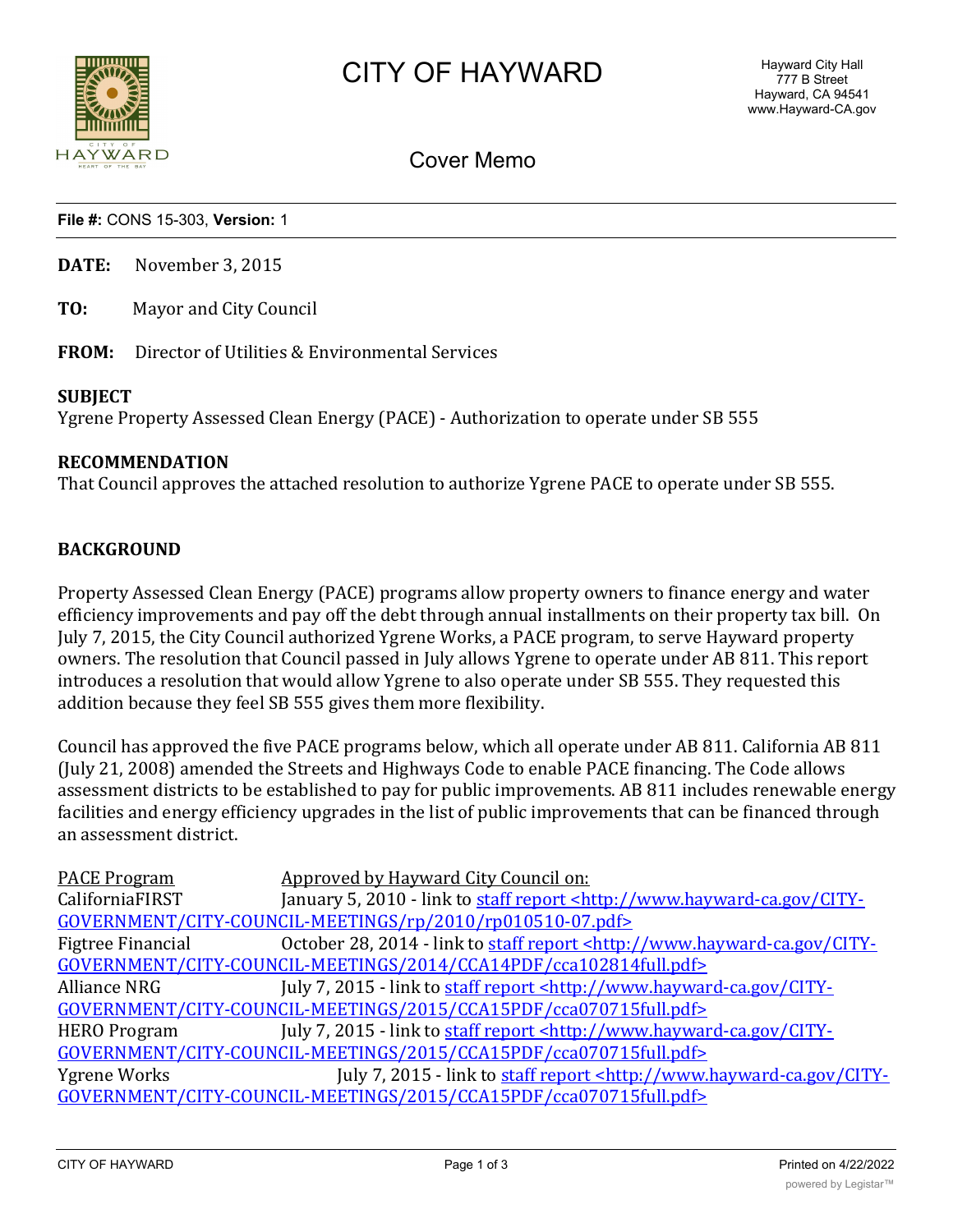## **DISCUSSION**

Ygrene Works has requested to operate under SB 555 in addition to AB 811. Staff is recommending that Council grant this request. Staff does not feel that this will pose any additional economic, fiscal, or customer risks and it is possible that it may result in benefits for Hayward customers, which are outlined below.

California SB 555 was passed in October 5, 2011 to provide a second mechanism to establish PACE programs due to some concerns about AB 811 at the time. The bill amended the Mello-Roos Community Facilities Act of 1982 to include renewable energy sources and energy and water efficiency upgrades in the list of public improvements that can be financed through a Mello-Roos Community Facility District.

Proponents of SB 555 feel that it is a better law, though from a consumer perspective, SB 555 is very similar to AB 811. Ygrene claims the following potential benefits to consumers; however, Ygrene always includes the disclaimer that they are not tax professionals and recommend that property owners consult with their tax professional regarding eligible tax write-offs.

- SB 555 allows districts to fund improvements to both public and private properties, whereas AB 811 only serves private property.
- Under SB 555, the PACE provider does not record bulk assessment liens against the title of the property. This allows customers to freely refinance their mortgage.
- Under SB 555, Ygrene would not have to generate bonds to fund their programs.
- Ygrene feels that a PACE assessment under SB 555 qualifies as fully tax deductible like a normal Mello Roos tax. Under AB 811, PACE providers record the bulk assessment lien on title, for which the IRS only allows deductibility of interest.

## **FISCAL IMPACT**

Authorizing Ygrene to operate under SB 555 will not expose the City to financial or other liability. Participation in PACE programs does not impact the General Fund or any City funds. PACE programs use private sector capital to provide property owners with funding. JPA sponsored PACE programs offer little risk to local jurisdictions because the JPA assumes the legal liability.

### **NEXT STEPS**

To authorize Ygrene to operate under SB 555, Council needs to adopt the attached resolution to include properties within Hayward in the Authority CFD No. 2014-1 (Clean Energy). The City is already an associate member of the Golden State Finance Authority, the sponsoring JPA for the Ygrene Program.

*Prepared by:* Mary Thomas, Management Analyst

*Recommended by*: Alex Ameri, Director of Utilities & Environmental Services

Approved by: